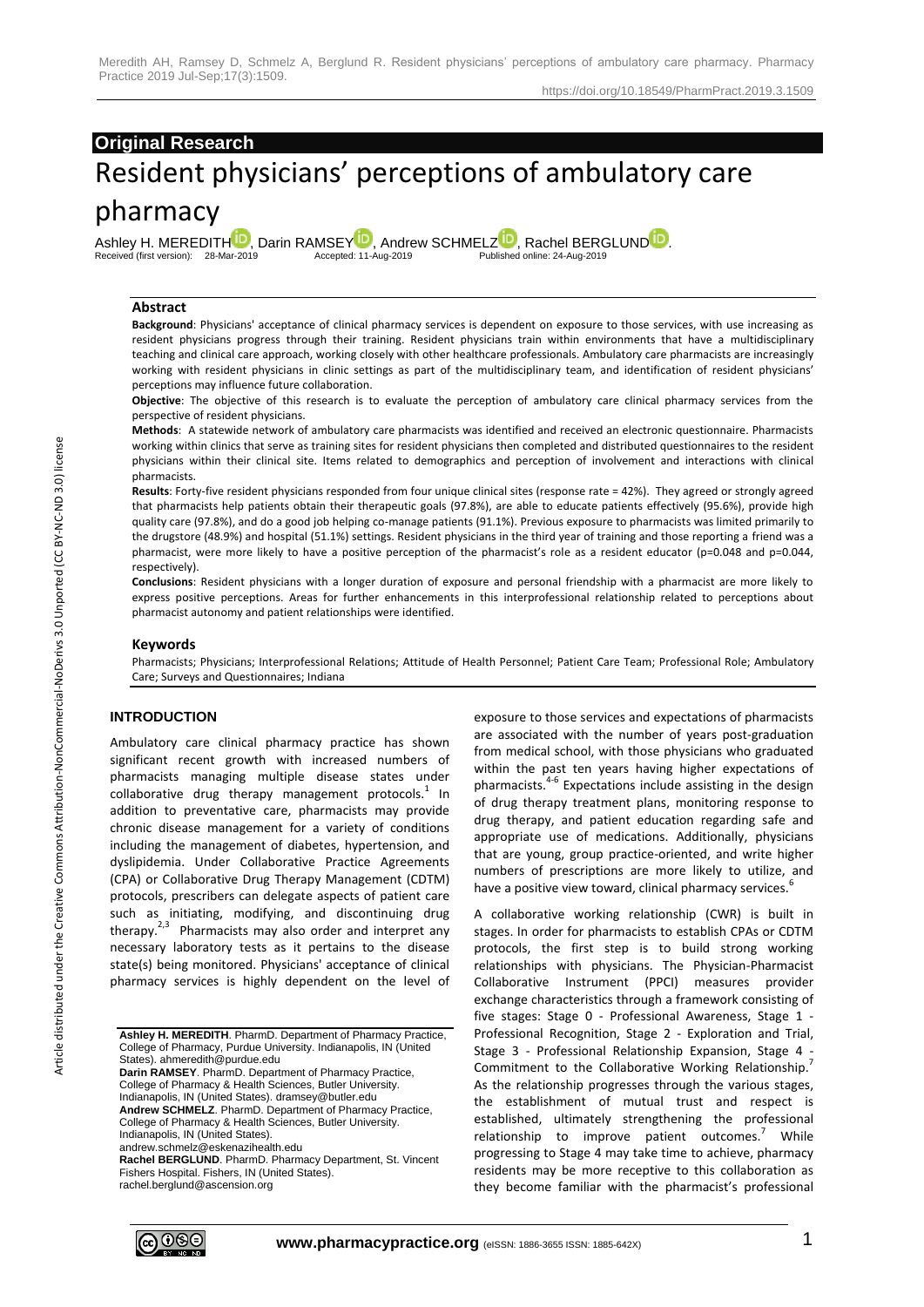https://doi.org/10.18549/PharmPract.2019.3.1509

abilities and have confidence in the benefits of the collaboration.

The Collaboration Among Pharmacists and Physicians To Improve Outcomes Now (CAPTION) trial evaluated a physician-pharmacist collaborative model for blood pressure management and found that pharmacists with direct patient care improve control of chronic conditions and should be members of the care team for patients with hypertension.<sup>8</sup> The inclusion of pharmacists on the care team likely translates to the management of other chronic conditions, especially those related to cardiovascular disease.<sup>8</sup>

Throughout clinical training, resident physicians are placed within environments that have a multidisciplinary teaching component requiring working closely with other healthcare professionals. As part of this multidisciplinary teaching approach, ambulatory care pharmacists often work with resident physicians in clinic settings. Approximately 25-50% of family practice residency programs report the presence of clinical pharmacists within their program, although limited data is available describing details of this practice setting.<sup>9,10</sup> First-year resident physicians in family medicine programs that offer clinical pharmacy services have a more favorable attitude towards clinical pharmacist's participation on the health care team compared to those residency programs that lack these services. In addition, these residents prefer to practice as part of a multidisciplinary team that includes a pharmacist and see the value in hiring a clinical pharmacist within a private practice setting.<sup>5</sup> Resident physicians value the clinical pharmacist educator and thought their experiences with the pharmacist improved their quality of patient care, drug knowledge, and confidence. $11,12$  Lastly, the clinical pharmacist educator was found to positively impact resident physicians' abilities to work as part of an  $interdisciplinary team.<sup>12,13</sup>$ 

Additional data show that use of clinical pharmacy services increases as resident physicians progress through their training programs. This is consistent with the CWR framework and existing literature on pharmacist-physician collaboration: development of mutual trust, sustaining the relationship, and understanding of one another's role. $8,14$ Based on reporting of pharmacist-physician encounters, first- and second-year resident physicians do not fully utilize clinical pharmacy services, perhaps due to the lack of education and communication regarding the available services offered. $11,15$  Third-year resident physicians may utilize clinical pharmacy services more frequently due to increased patient contact, development of a professional relationship with the clinical pharmacist, and/or a better understanding of the importance for therapeutic information.<sup>1</sup>

Currently, there has not been any literature identified that has assessed the role of ambulatory care pharmacists from the viewpoint of resident physicians. Due to the increasing presence of ambulatory care pharmacists as part of resident physician clinical training programs and sites, it is necessary to understand resident physicians' awareness and perceptions of the capabilities of ambulatory care pharmacists.9,10 These physicians-in-training can impact future collaboration, patient care, and expansion of ambulatory care pharmacy. The purpose of this study is to evaluate the perception of ambulatory care clinical pharmacy services from the perspective of resident physicians in Indiana.

## **METHODS**

In order to identify appropriate participants for this observational cohort study, a two-step recruitment strategy was utilized. The first step involved identifying pharmacists within clinics that serve as a training site for resident physicians throughout Indiana. The second step involved seeking pharmacist volunteers to distribute questionnaires to the resident physicians within their clinical site. Pharmacists were identified through convenience sampling based on a comprehensive list provided by the office of experiential education from colleges of pharmacy in Indiana, namely Purdue and Butler Universities. Though there is now a third pharmacy program within Indiana, at the time this research was conducted this program had not yet established their experiential training sites. Inclusion criteria for pharmacist participation required self-identification as a clinical practice site that provides longitudinal training for resident physicians, clinical site located within Indiana, and willingness to participate. Inclusion criteria for the resident physicians included currently participating in longitudinal ambulatory care clinical training at a site that includes an ambulatory care pharmacist as part of the healthcare team, clinical practice site located within Indiana, and completing an Internal Medicine, Family Medicine or Transitional Year medical residency. All participants were required to be greater than 18 years old and able to read English. Pharmacists and resident physicians not meeting the inclusion criteria were excluded from participation. This research was deemed exempt by the Indiana University Institutional Review Board (IRB).

Two unique questionnaires were developed, one to be completed by ambulatory care clinical pharmacists and one to be completed by resident physicians. The pharmacist questionnaire sought to describe the characteristics of their clinic settings and other aspects of their job. The resident physician questionnaire sought to assess perceptions and attitudes regarding working with ambulatory care pharmacists within clinics. Prior to item creation, researchers developed five main themes for which to assess resident physician perceptions and attitudes: quality of patient care provided by the pharmacist, level of autonomy provided by the pharmacist, role of the pharmacist as patient educator, role of the pharmacist as resident educator, and the pharmacists' integration within the clinical care team. These themes were identified based on researchers' past experiences with resident physicians and felt to encompass the unique roles an ambulatory care clinical pharmacist may be asked to undertake. Five point Likert scale items ranging from strongly agree to strongly disagree were developed by researchers for inclusion in the questionnaires, and had not been previously validated.

## **Pharmacist Survey**

A statewide web-based questionnaire was developed for ambulatory care clinical pharmacists. An email was sent to

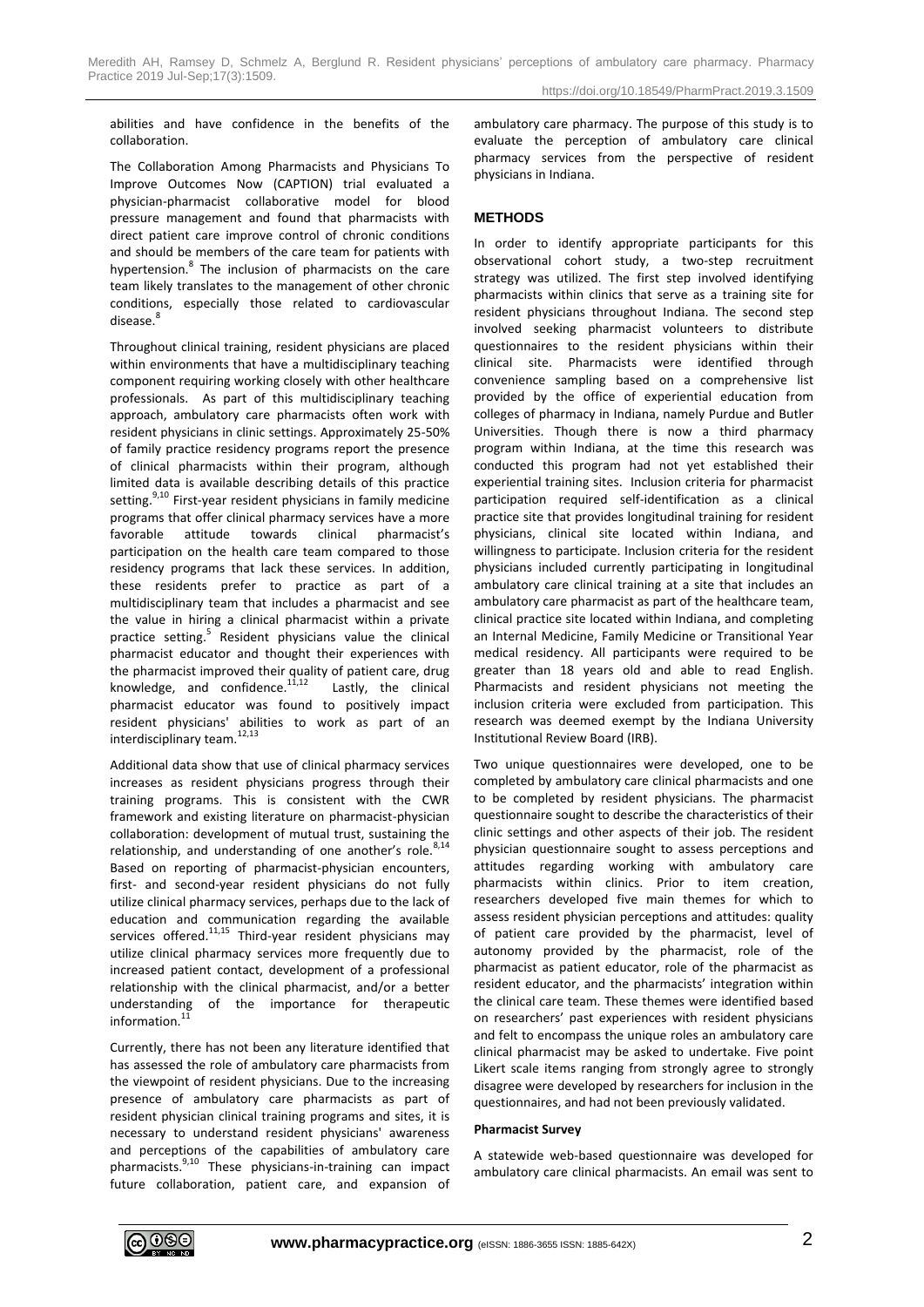https://doi.org/10.18549/PharmPract.2019.3.1509

| Table 1. Pharmacist Questionnaire Items and Responses (n=15)                                                                                                    |                          |
|-----------------------------------------------------------------------------------------------------------------------------------------------------------------|--------------------------|
| Item                                                                                                                                                            | Response n(%)            |
| How many pharmacists provide ambulatory care clinical pharmacy services on a regular basis at your individual clinic site? (mean                                | 2.93; SD 1.91            |
| SD)                                                                                                                                                             |                          |
| What services do you personally provide in your ambulatory care clinic? Please select all that apply.                                                           |                          |
| Disease state education                                                                                                                                         | 14 (93.3)                |
| Drug therapy management                                                                                                                                         | 14 (93.3)                |
| Medication therapy management services                                                                                                                          | 9(60)                    |
| Transitions of care                                                                                                                                             | 6(40)                    |
| Wellness visits/disease screening                                                                                                                               | 4(26.7)                  |
| Formulary approval                                                                                                                                              | 4 (26.7)                 |
| Immunizations                                                                                                                                                   | 1(6.7)                   |
| Other                                                                                                                                                           | 2(13.3)                  |
| What disease states do you provide drug therapy management for based on approved protocol or collaborative practice<br>agreement? Please select all that apply. |                          |
| Smoking cessation                                                                                                                                               | 10 (66.7)                |
| Anticoagulation                                                                                                                                                 | 8(53.3)                  |
| Hypertension                                                                                                                                                    | 8(53.3)                  |
| <b>Diabetes</b>                                                                                                                                                 | 7(46.7)                  |
| Hyperlipidemia                                                                                                                                                  | 7(46.7)                  |
| Weight loss                                                                                                                                                     | 4(26.7)                  |
| <b>COPD</b>                                                                                                                                                     | 3(20)                    |
| Asthma                                                                                                                                                          | 2(13.3)                  |
| Heart failure                                                                                                                                                   | 2(13.3)                  |
| Metabolic syndrome                                                                                                                                              | 2(13.3)                  |
| Osteoporosis                                                                                                                                                    | 2(13.3)                  |
| Hypothyroidism                                                                                                                                                  | 1(6.7)                   |
| <b>GERD</b>                                                                                                                                                     | 1(6.7)                   |
| Other(s)                                                                                                                                                        | 1(6.7)                   |
| GI (nausea/vomiting/constipation/diarrhea)                                                                                                                      |                          |
| <b>HIV</b>                                                                                                                                                      |                          |
| Mental health disorders                                                                                                                                         | $\overline{\phantom{a}}$ |
| Migraine                                                                                                                                                        | --                       |
| Pain                                                                                                                                                            | $\overline{\phantom{a}}$ |
| Renal impairment/chronic kidney disease                                                                                                                         | $\overline{\phantom{a}}$ |
| Seizure                                                                                                                                                         | $\overline{a}$           |
| What best describes the location of the clinic in which you work with resident physicians?*                                                                     |                          |
| Urban                                                                                                                                                           | 11 (78.6)                |
| Suburban                                                                                                                                                        | 3(21.4)                  |
| Rural                                                                                                                                                           |                          |
| How many half-days per week do you personally provide the clinical pharmacy services identified in question 1, at your practice<br>site? (mean SD)              | 5.07; SD 2.58            |
| How many FTE (full-time equivalent) hours do you personally provide clinical pharmacy services at your clinic site?*                                            |                          |
| $0.1 - 0.25$                                                                                                                                                    | 1(7.1)                   |
| $0.26 - 0.50$                                                                                                                                                   | 7(50)                    |
| $0.51 - 0.75$                                                                                                                                                   | 3(21.4)                  |
| $0.76 - 1$                                                                                                                                                      | 2(14.3)                  |
| $1.1 - 2$                                                                                                                                                       | 1(7.1)                   |
| How long have you been providing clinical pharmacy services at your practice site with resident physicians?                                                     |                          |
| < 6 months                                                                                                                                                      | 3(20)                    |
| 6-12 months                                                                                                                                                     | 2(13.3)                  |
| 1-2 years                                                                                                                                                       | 2(13.3)                  |
| 2-3 years                                                                                                                                                       | 2(13.3)                  |
| 3-4 years                                                                                                                                                       | 3(20)                    |
| 4-5 years                                                                                                                                                       | 1(6.7)                   |
| 5-6 years                                                                                                                                                       | 1(6.7)                   |
| > 6 years                                                                                                                                                       | 1(6.7)                   |
| $*$ n=14; **n=7                                                                                                                                                 |                          |

the identified pharmacists asking if their clinic served as a training site for resident physicians and included a link to an electronic questionnaire soliciting additional clinical practice information if they responded affirmatively. Only data indicating that they were part of an ambulatory care clinic that served as a training site for resident physicians were analyzed for the purposes of this study. Descriptive demographic information focused on the number of clinical pharmacists within the clinic who worked directly with resident physicians in a longitudinal manner, the number of full-time equivalent hours (FTE) the pharmacist(s) worked in the clinic, the number of half-days per week dedicated to providing clinical services, the types of services and activities that were offered within the longitudinal resident physician-training clinic and how long they had specifically provided services in their clinic. Finally, questions were asked about the types of involvement that the resident physicians had directly and indirectly with the clinical pharmacist and how often that interaction occurred.

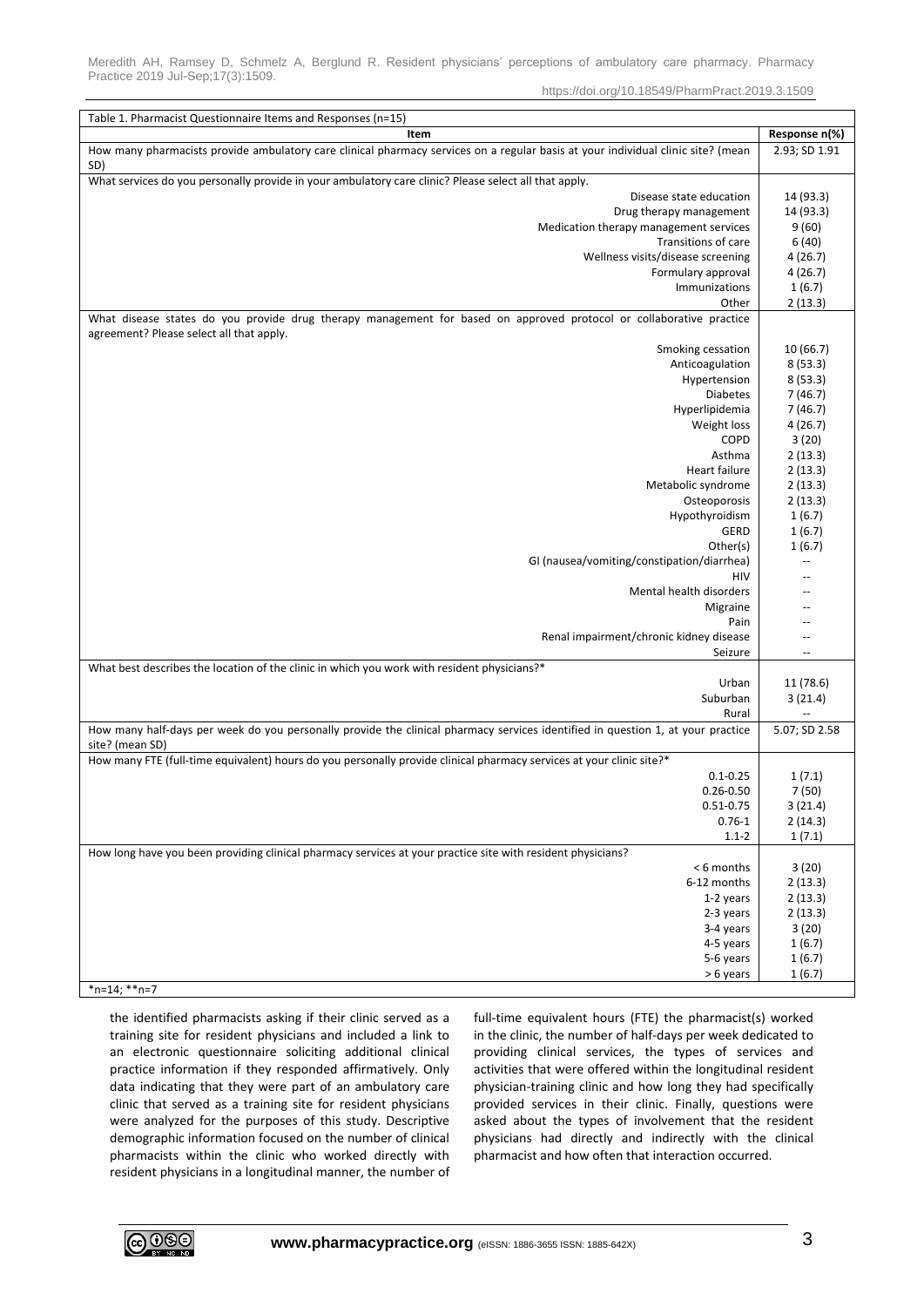https://doi.org/10.18549/PharmPract.2019.3.1509

| Response n(%)<br>Item<br>How long have clinical pharmacy services been provided by any pharmacist at your clinic site with resident physicians?*<br>$< 6$ months<br>1(7.1)<br>6-12 months<br>$\overline{\phantom{a}}$<br>1-2 years<br>1(7.1)<br>2(14.3)<br>3-4 years<br>4-5 years<br>2(14.3)<br>5-6 years<br>1(7.1)<br>7(50)<br>> 6 years<br>How many resident physicians work at your practice site?<br>$0 - 5$<br>2(13.3)<br>3(20)<br>$6 - 10$<br>1(6.7)<br>$11 - 15$<br>16-20<br>2(13.3)<br>$21 - 25$<br>$\overline{\phantom{a}}$<br>$26 - 30$<br>3(20)<br>31-35<br>1(6.7)<br>36-40<br>$\overline{\phantom{a}}$<br>>40<br>3(20)<br>What specialty are the resident physicians at your practice site? (Select all that apply)<br>Family practice<br>9(60)<br>Internal medicine<br>5(33.3)<br>Transitional<br>2(13.3)<br>3(20)<br>Other<br>What is your primary method of communication with the resident physicians at your practice site?*<br>Face-to-face<br>8(57.1)<br>Patient chart (paper or electronic)<br>3(21.4)<br>Electronic communication via EMR<br>2(14.3)<br>Other<br>1(7.1)<br>E-mail<br>$\overline{\phantom{a}}$<br>Do you provide formal resident physician education at your site?<br>7(46.7)<br>Yes<br>8(53.3)<br>No<br>How often do you provide formal resident physician education at your practice site?**<br>3(42.9)<br>Quarterly<br>2(28.6)<br>Monthly<br>Weekly<br>1(14.3)<br>More than once per week<br>1(14.3)<br>2-3 times per month<br>$\overline{\phantom{a}}$<br>Annually<br>$\overline{\phantom{a}}$<br>In what form do you provide formal resident physician education at your practice site?**<br>Structured clinical rotation<br>2(28.6)<br>Formal presentation<br>2(28.6)<br>1(14.3)<br>Clinical shadowing experience<br>Preparation of written materials for distribution<br>Other<br>2(28.6)<br>How often do resident physicians shadow your clinical encounters?<br>6(40)<br>Never<br>Weekly<br>3(20)<br>Quarterly<br>2(13.3%)<br>Annually<br>2(13.3%)<br>Monthly<br>1(6.7)<br>Once throughout residency<br>1(6.7) | Table 1 (cont.). Pharmacist Questionnaire Items and Responses (n =15) |  |
|-------------------------------------------------------------------------------------------------------------------------------------------------------------------------------------------------------------------------------------------------------------------------------------------------------------------------------------------------------------------------------------------------------------------------------------------------------------------------------------------------------------------------------------------------------------------------------------------------------------------------------------------------------------------------------------------------------------------------------------------------------------------------------------------------------------------------------------------------------------------------------------------------------------------------------------------------------------------------------------------------------------------------------------------------------------------------------------------------------------------------------------------------------------------------------------------------------------------------------------------------------------------------------------------------------------------------------------------------------------------------------------------------------------------------------------------------------------------------------------------------------------------------------------------------------------------------------------------------------------------------------------------------------------------------------------------------------------------------------------------------------------------------------------------------------------------------------------------------------------------------------------------------------------------------------------------------------------------------------------------------------------------------------------------------------------|-----------------------------------------------------------------------|--|
|                                                                                                                                                                                                                                                                                                                                                                                                                                                                                                                                                                                                                                                                                                                                                                                                                                                                                                                                                                                                                                                                                                                                                                                                                                                                                                                                                                                                                                                                                                                                                                                                                                                                                                                                                                                                                                                                                                                                                                                                                                                             |                                                                       |  |
|                                                                                                                                                                                                                                                                                                                                                                                                                                                                                                                                                                                                                                                                                                                                                                                                                                                                                                                                                                                                                                                                                                                                                                                                                                                                                                                                                                                                                                                                                                                                                                                                                                                                                                                                                                                                                                                                                                                                                                                                                                                             |                                                                       |  |
|                                                                                                                                                                                                                                                                                                                                                                                                                                                                                                                                                                                                                                                                                                                                                                                                                                                                                                                                                                                                                                                                                                                                                                                                                                                                                                                                                                                                                                                                                                                                                                                                                                                                                                                                                                                                                                                                                                                                                                                                                                                             |                                                                       |  |
|                                                                                                                                                                                                                                                                                                                                                                                                                                                                                                                                                                                                                                                                                                                                                                                                                                                                                                                                                                                                                                                                                                                                                                                                                                                                                                                                                                                                                                                                                                                                                                                                                                                                                                                                                                                                                                                                                                                                                                                                                                                             |                                                                       |  |
|                                                                                                                                                                                                                                                                                                                                                                                                                                                                                                                                                                                                                                                                                                                                                                                                                                                                                                                                                                                                                                                                                                                                                                                                                                                                                                                                                                                                                                                                                                                                                                                                                                                                                                                                                                                                                                                                                                                                                                                                                                                             |                                                                       |  |
|                                                                                                                                                                                                                                                                                                                                                                                                                                                                                                                                                                                                                                                                                                                                                                                                                                                                                                                                                                                                                                                                                                                                                                                                                                                                                                                                                                                                                                                                                                                                                                                                                                                                                                                                                                                                                                                                                                                                                                                                                                                             |                                                                       |  |
|                                                                                                                                                                                                                                                                                                                                                                                                                                                                                                                                                                                                                                                                                                                                                                                                                                                                                                                                                                                                                                                                                                                                                                                                                                                                                                                                                                                                                                                                                                                                                                                                                                                                                                                                                                                                                                                                                                                                                                                                                                                             |                                                                       |  |
|                                                                                                                                                                                                                                                                                                                                                                                                                                                                                                                                                                                                                                                                                                                                                                                                                                                                                                                                                                                                                                                                                                                                                                                                                                                                                                                                                                                                                                                                                                                                                                                                                                                                                                                                                                                                                                                                                                                                                                                                                                                             |                                                                       |  |
|                                                                                                                                                                                                                                                                                                                                                                                                                                                                                                                                                                                                                                                                                                                                                                                                                                                                                                                                                                                                                                                                                                                                                                                                                                                                                                                                                                                                                                                                                                                                                                                                                                                                                                                                                                                                                                                                                                                                                                                                                                                             |                                                                       |  |
|                                                                                                                                                                                                                                                                                                                                                                                                                                                                                                                                                                                                                                                                                                                                                                                                                                                                                                                                                                                                                                                                                                                                                                                                                                                                                                                                                                                                                                                                                                                                                                                                                                                                                                                                                                                                                                                                                                                                                                                                                                                             |                                                                       |  |
|                                                                                                                                                                                                                                                                                                                                                                                                                                                                                                                                                                                                                                                                                                                                                                                                                                                                                                                                                                                                                                                                                                                                                                                                                                                                                                                                                                                                                                                                                                                                                                                                                                                                                                                                                                                                                                                                                                                                                                                                                                                             |                                                                       |  |
|                                                                                                                                                                                                                                                                                                                                                                                                                                                                                                                                                                                                                                                                                                                                                                                                                                                                                                                                                                                                                                                                                                                                                                                                                                                                                                                                                                                                                                                                                                                                                                                                                                                                                                                                                                                                                                                                                                                                                                                                                                                             |                                                                       |  |
|                                                                                                                                                                                                                                                                                                                                                                                                                                                                                                                                                                                                                                                                                                                                                                                                                                                                                                                                                                                                                                                                                                                                                                                                                                                                                                                                                                                                                                                                                                                                                                                                                                                                                                                                                                                                                                                                                                                                                                                                                                                             |                                                                       |  |
|                                                                                                                                                                                                                                                                                                                                                                                                                                                                                                                                                                                                                                                                                                                                                                                                                                                                                                                                                                                                                                                                                                                                                                                                                                                                                                                                                                                                                                                                                                                                                                                                                                                                                                                                                                                                                                                                                                                                                                                                                                                             |                                                                       |  |
|                                                                                                                                                                                                                                                                                                                                                                                                                                                                                                                                                                                                                                                                                                                                                                                                                                                                                                                                                                                                                                                                                                                                                                                                                                                                                                                                                                                                                                                                                                                                                                                                                                                                                                                                                                                                                                                                                                                                                                                                                                                             |                                                                       |  |
|                                                                                                                                                                                                                                                                                                                                                                                                                                                                                                                                                                                                                                                                                                                                                                                                                                                                                                                                                                                                                                                                                                                                                                                                                                                                                                                                                                                                                                                                                                                                                                                                                                                                                                                                                                                                                                                                                                                                                                                                                                                             |                                                                       |  |
|                                                                                                                                                                                                                                                                                                                                                                                                                                                                                                                                                                                                                                                                                                                                                                                                                                                                                                                                                                                                                                                                                                                                                                                                                                                                                                                                                                                                                                                                                                                                                                                                                                                                                                                                                                                                                                                                                                                                                                                                                                                             |                                                                       |  |
|                                                                                                                                                                                                                                                                                                                                                                                                                                                                                                                                                                                                                                                                                                                                                                                                                                                                                                                                                                                                                                                                                                                                                                                                                                                                                                                                                                                                                                                                                                                                                                                                                                                                                                                                                                                                                                                                                                                                                                                                                                                             |                                                                       |  |
|                                                                                                                                                                                                                                                                                                                                                                                                                                                                                                                                                                                                                                                                                                                                                                                                                                                                                                                                                                                                                                                                                                                                                                                                                                                                                                                                                                                                                                                                                                                                                                                                                                                                                                                                                                                                                                                                                                                                                                                                                                                             |                                                                       |  |
|                                                                                                                                                                                                                                                                                                                                                                                                                                                                                                                                                                                                                                                                                                                                                                                                                                                                                                                                                                                                                                                                                                                                                                                                                                                                                                                                                                                                                                                                                                                                                                                                                                                                                                                                                                                                                                                                                                                                                                                                                                                             |                                                                       |  |
|                                                                                                                                                                                                                                                                                                                                                                                                                                                                                                                                                                                                                                                                                                                                                                                                                                                                                                                                                                                                                                                                                                                                                                                                                                                                                                                                                                                                                                                                                                                                                                                                                                                                                                                                                                                                                                                                                                                                                                                                                                                             |                                                                       |  |
|                                                                                                                                                                                                                                                                                                                                                                                                                                                                                                                                                                                                                                                                                                                                                                                                                                                                                                                                                                                                                                                                                                                                                                                                                                                                                                                                                                                                                                                                                                                                                                                                                                                                                                                                                                                                                                                                                                                                                                                                                                                             |                                                                       |  |
|                                                                                                                                                                                                                                                                                                                                                                                                                                                                                                                                                                                                                                                                                                                                                                                                                                                                                                                                                                                                                                                                                                                                                                                                                                                                                                                                                                                                                                                                                                                                                                                                                                                                                                                                                                                                                                                                                                                                                                                                                                                             |                                                                       |  |
|                                                                                                                                                                                                                                                                                                                                                                                                                                                                                                                                                                                                                                                                                                                                                                                                                                                                                                                                                                                                                                                                                                                                                                                                                                                                                                                                                                                                                                                                                                                                                                                                                                                                                                                                                                                                                                                                                                                                                                                                                                                             |                                                                       |  |
|                                                                                                                                                                                                                                                                                                                                                                                                                                                                                                                                                                                                                                                                                                                                                                                                                                                                                                                                                                                                                                                                                                                                                                                                                                                                                                                                                                                                                                                                                                                                                                                                                                                                                                                                                                                                                                                                                                                                                                                                                                                             |                                                                       |  |
|                                                                                                                                                                                                                                                                                                                                                                                                                                                                                                                                                                                                                                                                                                                                                                                                                                                                                                                                                                                                                                                                                                                                                                                                                                                                                                                                                                                                                                                                                                                                                                                                                                                                                                                                                                                                                                                                                                                                                                                                                                                             |                                                                       |  |
|                                                                                                                                                                                                                                                                                                                                                                                                                                                                                                                                                                                                                                                                                                                                                                                                                                                                                                                                                                                                                                                                                                                                                                                                                                                                                                                                                                                                                                                                                                                                                                                                                                                                                                                                                                                                                                                                                                                                                                                                                                                             |                                                                       |  |
|                                                                                                                                                                                                                                                                                                                                                                                                                                                                                                                                                                                                                                                                                                                                                                                                                                                                                                                                                                                                                                                                                                                                                                                                                                                                                                                                                                                                                                                                                                                                                                                                                                                                                                                                                                                                                                                                                                                                                                                                                                                             |                                                                       |  |
|                                                                                                                                                                                                                                                                                                                                                                                                                                                                                                                                                                                                                                                                                                                                                                                                                                                                                                                                                                                                                                                                                                                                                                                                                                                                                                                                                                                                                                                                                                                                                                                                                                                                                                                                                                                                                                                                                                                                                                                                                                                             |                                                                       |  |
|                                                                                                                                                                                                                                                                                                                                                                                                                                                                                                                                                                                                                                                                                                                                                                                                                                                                                                                                                                                                                                                                                                                                                                                                                                                                                                                                                                                                                                                                                                                                                                                                                                                                                                                                                                                                                                                                                                                                                                                                                                                             |                                                                       |  |
|                                                                                                                                                                                                                                                                                                                                                                                                                                                                                                                                                                                                                                                                                                                                                                                                                                                                                                                                                                                                                                                                                                                                                                                                                                                                                                                                                                                                                                                                                                                                                                                                                                                                                                                                                                                                                                                                                                                                                                                                                                                             |                                                                       |  |
|                                                                                                                                                                                                                                                                                                                                                                                                                                                                                                                                                                                                                                                                                                                                                                                                                                                                                                                                                                                                                                                                                                                                                                                                                                                                                                                                                                                                                                                                                                                                                                                                                                                                                                                                                                                                                                                                                                                                                                                                                                                             |                                                                       |  |
|                                                                                                                                                                                                                                                                                                                                                                                                                                                                                                                                                                                                                                                                                                                                                                                                                                                                                                                                                                                                                                                                                                                                                                                                                                                                                                                                                                                                                                                                                                                                                                                                                                                                                                                                                                                                                                                                                                                                                                                                                                                             |                                                                       |  |
|                                                                                                                                                                                                                                                                                                                                                                                                                                                                                                                                                                                                                                                                                                                                                                                                                                                                                                                                                                                                                                                                                                                                                                                                                                                                                                                                                                                                                                                                                                                                                                                                                                                                                                                                                                                                                                                                                                                                                                                                                                                             |                                                                       |  |
|                                                                                                                                                                                                                                                                                                                                                                                                                                                                                                                                                                                                                                                                                                                                                                                                                                                                                                                                                                                                                                                                                                                                                                                                                                                                                                                                                                                                                                                                                                                                                                                                                                                                                                                                                                                                                                                                                                                                                                                                                                                             |                                                                       |  |
|                                                                                                                                                                                                                                                                                                                                                                                                                                                                                                                                                                                                                                                                                                                                                                                                                                                                                                                                                                                                                                                                                                                                                                                                                                                                                                                                                                                                                                                                                                                                                                                                                                                                                                                                                                                                                                                                                                                                                                                                                                                             |                                                                       |  |
|                                                                                                                                                                                                                                                                                                                                                                                                                                                                                                                                                                                                                                                                                                                                                                                                                                                                                                                                                                                                                                                                                                                                                                                                                                                                                                                                                                                                                                                                                                                                                                                                                                                                                                                                                                                                                                                                                                                                                                                                                                                             |                                                                       |  |
|                                                                                                                                                                                                                                                                                                                                                                                                                                                                                                                                                                                                                                                                                                                                                                                                                                                                                                                                                                                                                                                                                                                                                                                                                                                                                                                                                                                                                                                                                                                                                                                                                                                                                                                                                                                                                                                                                                                                                                                                                                                             |                                                                       |  |
|                                                                                                                                                                                                                                                                                                                                                                                                                                                                                                                                                                                                                                                                                                                                                                                                                                                                                                                                                                                                                                                                                                                                                                                                                                                                                                                                                                                                                                                                                                                                                                                                                                                                                                                                                                                                                                                                                                                                                                                                                                                             |                                                                       |  |
|                                                                                                                                                                                                                                                                                                                                                                                                                                                                                                                                                                                                                                                                                                                                                                                                                                                                                                                                                                                                                                                                                                                                                                                                                                                                                                                                                                                                                                                                                                                                                                                                                                                                                                                                                                                                                                                                                                                                                                                                                                                             |                                                                       |  |
|                                                                                                                                                                                                                                                                                                                                                                                                                                                                                                                                                                                                                                                                                                                                                                                                                                                                                                                                                                                                                                                                                                                                                                                                                                                                                                                                                                                                                                                                                                                                                                                                                                                                                                                                                                                                                                                                                                                                                                                                                                                             |                                                                       |  |
|                                                                                                                                                                                                                                                                                                                                                                                                                                                                                                                                                                                                                                                                                                                                                                                                                                                                                                                                                                                                                                                                                                                                                                                                                                                                                                                                                                                                                                                                                                                                                                                                                                                                                                                                                                                                                                                                                                                                                                                                                                                             |                                                                       |  |
|                                                                                                                                                                                                                                                                                                                                                                                                                                                                                                                                                                                                                                                                                                                                                                                                                                                                                                                                                                                                                                                                                                                                                                                                                                                                                                                                                                                                                                                                                                                                                                                                                                                                                                                                                                                                                                                                                                                                                                                                                                                             |                                                                       |  |
|                                                                                                                                                                                                                                                                                                                                                                                                                                                                                                                                                                                                                                                                                                                                                                                                                                                                                                                                                                                                                                                                                                                                                                                                                                                                                                                                                                                                                                                                                                                                                                                                                                                                                                                                                                                                                                                                                                                                                                                                                                                             |                                                                       |  |
|                                                                                                                                                                                                                                                                                                                                                                                                                                                                                                                                                                                                                                                                                                                                                                                                                                                                                                                                                                                                                                                                                                                                                                                                                                                                                                                                                                                                                                                                                                                                                                                                                                                                                                                                                                                                                                                                                                                                                                                                                                                             |                                                                       |  |
|                                                                                                                                                                                                                                                                                                                                                                                                                                                                                                                                                                                                                                                                                                                                                                                                                                                                                                                                                                                                                                                                                                                                                                                                                                                                                                                                                                                                                                                                                                                                                                                                                                                                                                                                                                                                                                                                                                                                                                                                                                                             |                                                                       |  |
|                                                                                                                                                                                                                                                                                                                                                                                                                                                                                                                                                                                                                                                                                                                                                                                                                                                                                                                                                                                                                                                                                                                                                                                                                                                                                                                                                                                                                                                                                                                                                                                                                                                                                                                                                                                                                                                                                                                                                                                                                                                             |                                                                       |  |
|                                                                                                                                                                                                                                                                                                                                                                                                                                                                                                                                                                                                                                                                                                                                                                                                                                                                                                                                                                                                                                                                                                                                                                                                                                                                                                                                                                                                                                                                                                                                                                                                                                                                                                                                                                                                                                                                                                                                                                                                                                                             |                                                                       |  |
|                                                                                                                                                                                                                                                                                                                                                                                                                                                                                                                                                                                                                                                                                                                                                                                                                                                                                                                                                                                                                                                                                                                                                                                                                                                                                                                                                                                                                                                                                                                                                                                                                                                                                                                                                                                                                                                                                                                                                                                                                                                             |                                                                       |  |
|                                                                                                                                                                                                                                                                                                                                                                                                                                                                                                                                                                                                                                                                                                                                                                                                                                                                                                                                                                                                                                                                                                                                                                                                                                                                                                                                                                                                                                                                                                                                                                                                                                                                                                                                                                                                                                                                                                                                                                                                                                                             |                                                                       |  |
|                                                                                                                                                                                                                                                                                                                                                                                                                                                                                                                                                                                                                                                                                                                                                                                                                                                                                                                                                                                                                                                                                                                                                                                                                                                                                                                                                                                                                                                                                                                                                                                                                                                                                                                                                                                                                                                                                                                                                                                                                                                             |                                                                       |  |
|                                                                                                                                                                                                                                                                                                                                                                                                                                                                                                                                                                                                                                                                                                                                                                                                                                                                                                                                                                                                                                                                                                                                                                                                                                                                                                                                                                                                                                                                                                                                                                                                                                                                                                                                                                                                                                                                                                                                                                                                                                                             | $*$ n=14; **n=7                                                       |  |

## **Resident Physician Survey**

Pharmacists identified as practicing in a longitudinal resident physician clinic were asked to forward an electronic questionnaire link to each resident physician within their clinic. Due to a low initial resident physician response rate, this data was discarded and a hard copy questionnaire was mailed to each participating pharmacist for the resident physicians within their clinics. All questionnaires were anonymous and, once complete, were placed in an envelope that was not located within the pharmacist's office or direct workspace to maintain confidentiality and anonymity. The questionnaire focused on the perceptions of the resident physician and inquired

about the types of services the ambulatory care pharmacist provided within their longitudinal clinic. Additional demographic information included the type of residency they were completing, current year of residency, and prior exposure to pharmacists and/or pharmacy students. Questionnaires were distributed April 1, 2015 through April 30, 2015. A reminder was electronically sent to participating pharmacists to encourage the resident physicians at their clinic to complete the questionnaire.

## **Data Analysis**

Data were analyzed using SPSS 22 (IBM) software. A range of statistical tests were completed including basic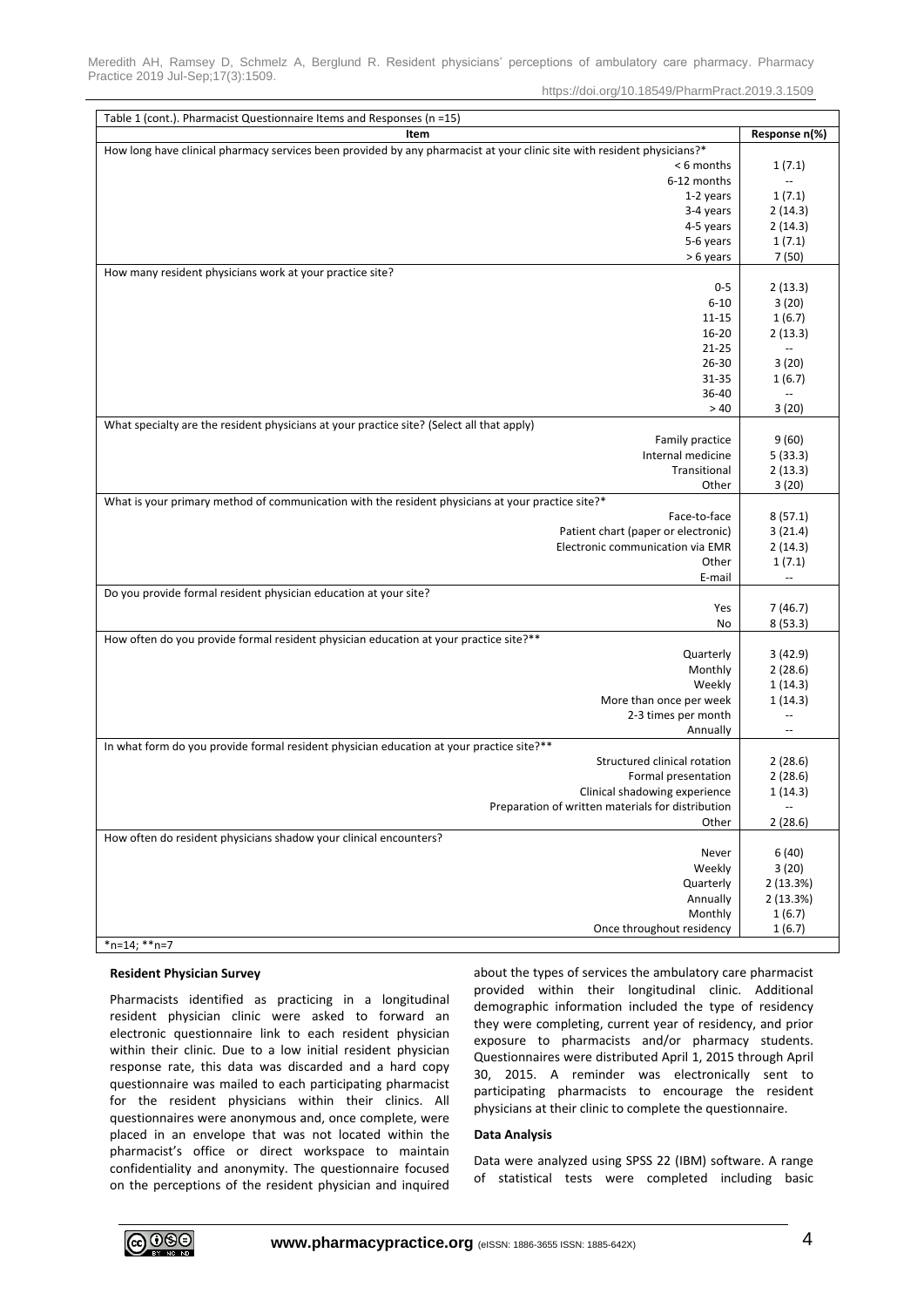https://doi.org/10.18549/PharmPract.2019.3.1509

| Table 2. Resident Physician Demographics                                                             |                      |
|------------------------------------------------------------------------------------------------------|----------------------|
| <b>Resident Physician Characteristic</b>                                                             | Response n (%)       |
| <b>Clinic Location</b>                                                                               |                      |
| Urban                                                                                                | 36 (80)              |
| Suburban                                                                                             | 8(17.8)              |
| Response omitted                                                                                     | 1(2.2)               |
| Type of Medical Residency                                                                            |                      |
| <b>Internal Medicine</b>                                                                             | 32 (71.1)            |
| <b>Family Practice</b>                                                                               | 12 (26.7)            |
| <b>Response Omitted</b>                                                                              | 1(2.2)               |
| Year of Residency                                                                                    |                      |
| First                                                                                                | 17 (37.8)            |
| Second                                                                                               | 15 (33.3)            |
| Third                                                                                                | 12 (26.7)            |
| Response omitted                                                                                     | 1(2.2)               |
| Primary Method of Communication with Pharmacist                                                      |                      |
| Face-to-Face                                                                                         | 32 (71.1)            |
| Electronic via EMR                                                                                   | 10(22.2)             |
| E-mail                                                                                               | 1(2.2)               |
| <b>Patient Chart</b>                                                                                 | 1(2.2)               |
| Response omitted                                                                                     | 1(2.2)               |
| Frequency of Patient Referral to Pharmacist Service(s)                                               |                      |
| Less than once per clinic session, at least once per month                                           | 22 (48.9)            |
| Less than once per month                                                                             | 18 (40)              |
| Never                                                                                                | 4 (8.9)              |
| Response omitted                                                                                     | 1(2.2)               |
| At least once per clinic session                                                                     | --                   |
| Frequency of Medication-Related Discussion with Pharmacist                                           |                      |
| Less than one time each clinic session, at least once per month                                      | 22 (48.9)            |
| Less than once per month                                                                             | 12 (26.7)            |
| One time each clinic session                                                                         | 5(11.1)              |
| Several times each clinic session                                                                    | 2(4.4)               |
| Never                                                                                                | 2(4.4)               |
| Response omitted                                                                                     | 2(4.4)               |
| Participated in Discussion(s) of the PharmD Curriculum and/or Various Career Options for Pharmacists |                      |
| No                                                                                                   | 34 (75.6)            |
| Yes                                                                                                  | 11 (24.4)            |
| Number of Lectures Taught by a Pharmacist During Medical School Education                            |                      |
| An entire course<br>A few lectures                                                                   | 13 (28.9)            |
| Several lectures                                                                                     | 11 (24.4)            |
| I did not have a pharmacist teach me in medical school                                               | 10 (22.2)<br>7(15.6) |
| I do not remember, but a pharmacist did teach me                                                     | 4 (8.9)              |
| One lecture                                                                                          |                      |
| Frequency of Collaboration with Pharmacy Students on Projects During Medical School                  |                      |
| Not at all                                                                                           | 37 (82.2)            |
| Once during medical school                                                                           | 8(17.8)              |
| Each semester                                                                                        | --                   |
| Once per year                                                                                        | --                   |
| Exposure to Pharmacists Before Longitudinal Clinic*                                                  |                      |
| Hospital pharmacy                                                                                    | 23 (51.1)            |
| Team member on inpatient ward as student/intern                                                      | 23 (51.1)            |
| Drugstore pharmacy                                                                                   | 22 (48.9)            |
| Ambulatory clinic as student/intern                                                                  | 6(13.3)              |
| No prior exposure                                                                                    | 6(13.3)              |
| Faculty member during medical school was a pharmacist                                                | 1(2.2)               |
| *Total n=44; resident physicians able to select all applicable responses                             |                      |

descriptive statistics for summarizing demographic information and frequencies, one-way ANOVA for analyzing the summed category responses and independent samples t-test to assess specific demographic items, such as year of residency and summed category responses, such as role as resident educator. Prior to project initiation, researchers determined that means of Likert scale responses would be reported.<sup>16</sup> The significance level (alpha) was predetermined to be 0.05.

## **RESULTS**

A total of 72 pharmacists received an invitation to participate. These pharmacists represented 51 unique clinical sites, although it is unknown how many serve as resident physician longitudinal training sites. Fifteen clinical pharmacists responded to the questionnaire (response rate=20.8%). As the clinic location was not a required response in order to maintain anonymity, it is unclear how many unique clinic sites these responses represented. Of the 15 pharmacists that completed the questionnaire, four agreed to facilitate distribution of the resident physician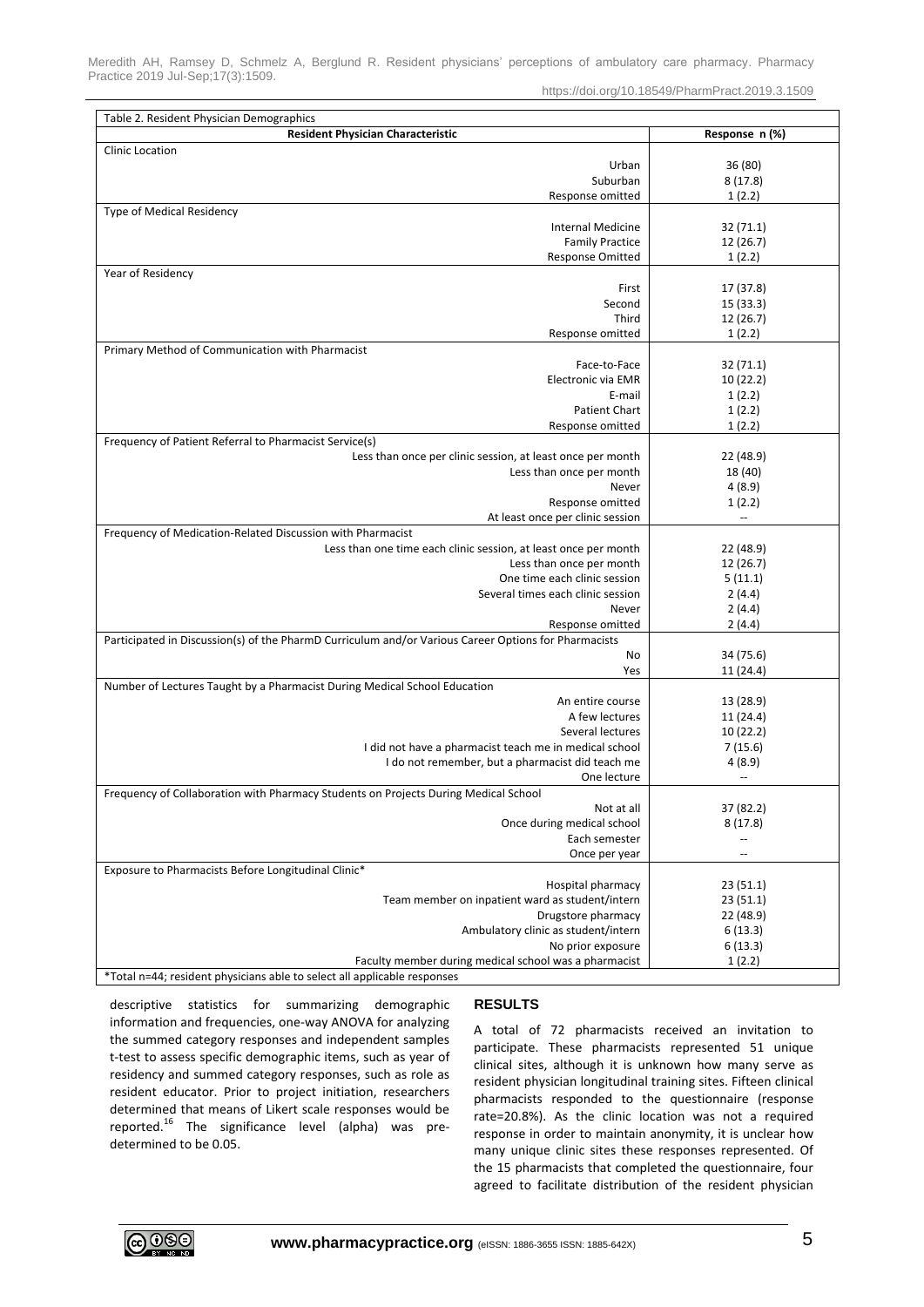questionnaire. Responding clinical pharmacists within these medical residency program sites provided a wide range of services with more than 90% reporting involvement in disease state education and collaborative drug therapy management via approved protocol or scope of practice (Table 1). There was a mean (SD) of approximately three clinical pharmacists providing services within each site (2.93; SD 1.91), with each individual pharmacist providing services over a mean of 5 half-days each week (5.07; SD 2.58). The majority of pharmacists within resident physician training clinics had been providing services for fewer than four years. Less than half reported being formally involved in resident physician education (n=7; 46.7%), with this education taking the form of shadowing experiences, structured clinical rotations, and presentations.

It is unknown how many resident physicians received the initial electronic questionnaire. A total of 107 resident physicians from four unique clinical sites received printed questionnaires. Forty-five resident physicians responded (response rate =42%). Most resident physicians were from Internal Medicine programs (71%) in urban areas (80%) with similar representation from all 3 years of their programs  $(1^{st}: 38\%; 2^{nd}: 33\%; 3^{rd}: 27\%)$ . Almost half of the resident physicians referred patients for clinical pharmacy appointments at least once per month, and the primary method of communication with the pharmacist was faceto-face (71.1%) rather than through less direct methods such as email (2.2%) or via the EMR (22.2%) (Table 2).

Resident physicians reported that prior to working with a pharmacist in their clinical practice sites, most had been exposed to pharmacists in the drugstore (48.9%) and hospital (51.1%) settings, with only 13.3% indicating they had worked with a pharmacist practicing in an ambulatory clinic as a student or intern. There was a wide spectrum of exposure to pharmacists in the resident physician medical school curriculum, with pharmacists' responsibilities ranging from no didactic teaching (15.6%) to teaching an entire course (28.9%). Few resident physicians (24.4%) had ever discussed the PharmD curriculum and/or various career field options for pharmacists.

Most resident physicians agreed or strongly agreed that pharmacists help patients obtain their therapeutic goals (97.8%), are able to educate patients effectively (95.6%), provide high quality care (97.8%), and do a good job helping co-manage patients (91.1%). Despite this, they reported that clinical pharmacists are given too much independence in clinical encounters (28.9%) and some worry that referring patients to a clinical pharmacist hurts their relationship with their patients (8.8%). Most resident physicians reported working collaboratively with the clinical pharmacist at their longitudinal clinic site (82.2%); however many (26.6%) reported not spending enough time with the clinical pharmacist to gain an understanding of their capabilities. Most are confident in the clinical pharmacist's abilities to manage patients (97.8%), and more than half (53.3%) think the pharmacist is qualified to provide additional services than those currently being offered at their clinic sites such as management of chronic pain, heart failure, and weight loss (Table 3).

Resident physicians felt that the clinical pharmacist is a strong resident educator (73.3%) and most agreed that they would like the clinical pharmacist to be more formally involved in their clinical education (84.4%). They believed pharmacists provide education in a way that is different from physicians (86.7%) and that they use specific educational techniques to improve resident physician understanding of pharmacotherapy (84.4%).

Only four of the demographic items evaluated were associated with significant differences in responses. Resident physicians in the third year of their training and those that reported having a friend that was a pharmacist, were more likely to have a positive perception of the pharmacist's role as a resident educator (p=0.048 and p=0.044, respectively). Those resident physicians who referred patients more frequently for clinical pharmacy appointments or reported prior exposure to pharmacists practicing in inpatient settings were more likely to respond favorably to the clinical pharmacist having autonomy with patient care (p=0.016 and p=0.033, respectively). Also, resident physicians responding with high levels of agreement to statements about the integration of pharmacists within the clinic team were more likely to report that one of their friends was a pharmacist (p=0.038).

Both pharmacists and resident physicians were asked the same questions to describe the types of pharmacy services offered and disease states managed within the clinics (Table 4). There were differences in pharmacist identified activities and resident physician identified pharmacist activities, with resident physicians over-identifying the types of services the clinical pharmacist provides, as compared to the pharmacist self-report.

## **DISCUSSION**

Medical resident perceptions of pharmacists have not been well established in scientific literature. Based on the findings from this study, resident physicians perceive pharmacists that work within their longitudinal ambulatory clinic as providing effective patient education and a high quality of care to the patients that are referred for clinical pharmacy services. The majority of respondents indicated that they strongly agreed or agreed that the pharmacists in their clinics had the appropriate clinical training to provide the level of care for the services offered and were confident in the abilities of the pharmacist with whom they have a relationship, similar to reports of non-resident physicians.14,17 Additionally, the majority of resident physicians in this study either strongly agreed or agreed that care provided by the pharmacist is different than the services offered by the physicians. Pharmacists are able to conduct focused visits for one or two disease states that incorporate not only pharmacotherapy, but also nonpharmacological elements pertaining to the patient's lifestyle such as dietary and physical activity. This varies from an appointment conducted by a physician that may need to focus on a wide array of disease states not allowing for adequate time to fully incorporate pharmacologic and non-pharmacologic treatment options.

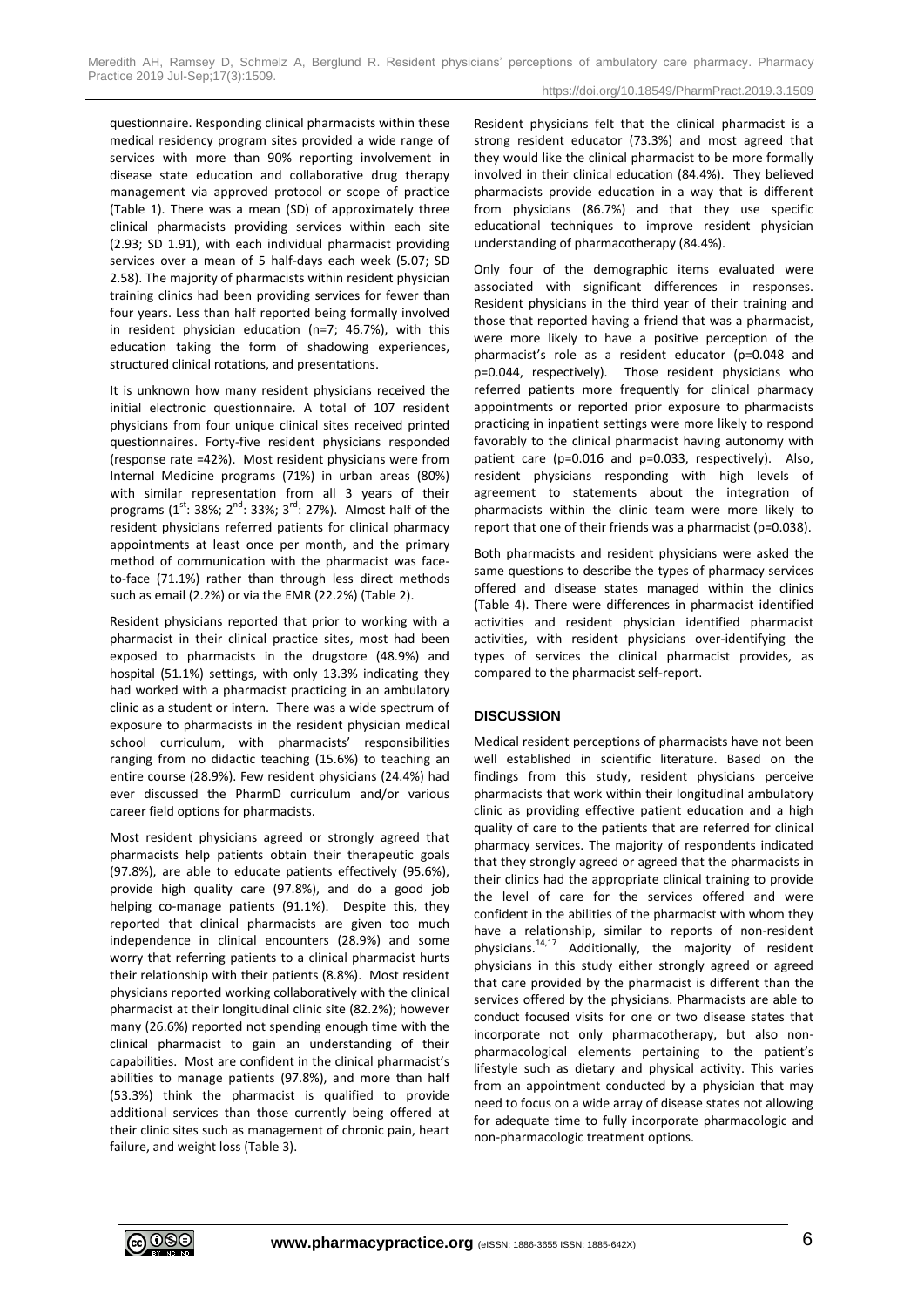https://doi.org/10.18549/PharmPract.2019.3.1509

| Table 3. Resident physician questionnaire perception items and responses. n (%)                                                                                                                               |                 |           |                |                 |                 |
|---------------------------------------------------------------------------------------------------------------------------------------------------------------------------------------------------------------|-----------------|-----------|----------------|-----------------|-----------------|
| Item (Category)                                                                                                                                                                                               | <b>Strongly</b> | Agree     | <b>Neutral</b> | <b>Disagree</b> | <b>Strongly</b> |
| The clinical pharmacist at my longitudinal, continuity clinic                                                                                                                                                 | Agree           |           |                |                 | <b>Disagree</b> |
| provides a high quality of care to my patients. (Quality of care)                                                                                                                                             | 31 (68.9)       | 13 (28.9) | 0(0)           | 0(0)            | 1(2.2)          |
| helps my patients achieve their goals more quickly than if I managed them alone.                                                                                                                              | 30(66.7)        | 12 (26.7) | 3(6.7)         | 0(0)            | 0(0)            |
| (Quality of care)                                                                                                                                                                                             |                 |           |                |                 |                 |
| helps patients obtain their therapeutic goals. (Quality of care)                                                                                                                                              | 28 (62.2)       | 16 (35.6) | 1(2.2)         | 0(0)            | 0(0)            |
| does a good job helping to co-manage my patients. (Quality of care)                                                                                                                                           | 26 (57.8)       | 15 (33.3) | 3(6.7)         | 1(2.2)          | 0(0)            |
| effectively provides patient education. (Patient educator)                                                                                                                                                    | 29 (64.4)       | 14(31.1)  | 2(4.4)         | 0(0)            | 0(0)            |
| serves as a reliable source for patient education material. (Patient educator)                                                                                                                                | 34 (75.6)       | 11(24.4)  | 0(0)           | 0(0)            | 0(0)            |
| takes into account the individual needs of my patients when providing patient<br>education. (Patient educator)                                                                                                | 22 (48.9)       | 21 (46.7) | 2(4.4)         | 0(0)            | 0(0)            |
| provides education to patients in a way that is different from what a physician<br>provides. (Patient educator)                                                                                               | 21(46.7)        | 18 (40)   | 6(13.3)        | 0(0)            | 0(0)            |
| provides care to my patients that is different than the care I provide or the care a<br>staff physician provides. (Patient educator)                                                                          | 20(44.4)        | 22 (48.9) | 2(4.4)         | 1(2.2)          | 0(0)            |
| has the education and training to perform the type of services that they provide.<br>(Autonomy)                                                                                                               | 32(71.1)        | 13 (28.9) | 0(0)           | 0(0)            | 0(0)            |
| is qualified to provide additional services that are not currently being offered at my<br>clinic site. (Autonomy)                                                                                             | 13 (28.9)       | 11(24.4)  | 17 (37.8)      | 3(6.7)          | 0(0)            |
| is given too much independence in clinical encounters. (Autonomy)                                                                                                                                             | 2(4.4)          | 3(6.7)    | 8(17.8)        | 23(51.1)        | 9(20)           |
| is an expert in the therapeutic areas in which he/she provides care. (Autonomy)                                                                                                                               | 27(60)          | 16 (35.6) | 2(4.4)         | 0(0)            | 0(0)            |
| should be given more independence in clinical encounters. (Autonomy)                                                                                                                                          | 12(26.7)        | 12(26.7)  | 16 (35.6)      | 4(8.9)          | 1(2.2)          |
| is actively involved in my clinical education. (Resident educator)                                                                                                                                            | 17(37.8)        | 18 (42.2) | 3(6.7)         | 5(11.1)         | 0(0)            |
| is a strong resident educator. (Resident educator)                                                                                                                                                            | 20(44.4)        | 13(28.9)  | 8(17.8)        | 3(6.7)          | 0(0)            |
| uses educational techniques that improve resident understanding of<br>pharmacotherapy. (Resident educator)                                                                                                    | 18 (40)         | 20 (44.4) | 6(13.3)        | 1(2.2)          | 0(0)            |
| provides education to residents in a way that is different from what a physician<br>provides. (Resident educator)                                                                                             | 21(46.7)        | 18 (40)   | 4(8.9)         | 2(4.4)          | 0(0)            |
| provides value that is uniquely different from other providers (i.e., physicians, nurses,<br>dieticians, etc.). (Integration)                                                                                 | 25 (55.6)       | 17 (37.8) | 2(4.4)         | 1(2.2)          | 0(0)            |
| should be involved with making medication-related decisions for patients with<br>complex medication regimens. (Integration)                                                                                   | 21(46.7)        | 21(46.7)  | 2(4.4)         | 1(2.2)          | 0(0)            |
| functions as an integrated member of the clinic healthcare team. (Integration)                                                                                                                                | 24 (53.3)       | 17 (37.8) | 4(8.9)         | 0(0)            | 0(0)            |
| Ambulatory care clinical pharmacists are able to educate patients effectively to achieve                                                                                                                      |                 |           |                |                 |                 |
| desired outcomes. (Patient educator)                                                                                                                                                                          | 19 (42.2)       | 26 (57.8) | 0(0)           | 0(0)            | 0(0)            |
| spend enough time with the clinical pharmacist to gain an understanding of the<br>capabilities of ambulatory care pharmacists. (Resident educator)                                                            | 6(13.3)         | 14(31.1)  | 13 (28.9)      | 11(24.4)        | 1(2.2)          |
| I would like the clinical pharmacist at my longitudinal clinic to be more formally involved<br>in my clinical education. (Resident educator)                                                                  | 14(31.1)        | 24 (53.3) | 7(15.6)        | 0(0)            | 0(0)            |
| I work collaboratively with the clinical pharmacist at my longitudinal clinic. (Integration)                                                                                                                  | 18(40)          | 19 (42.2) | 7(15.6)        | 1(2.2)          | 0(0)            |
| I feel comfortable asking the clinical pharmacist at my longitudinal clinic questions<br>about medication therapy, even if outside of the areas for which he/she currently<br>provides service. (Integration) | 32(71.1)        | 13 (28.9) | 0(0)           | 0(0)            | 0(0)            |
| The level of care provided to patients would suffer if there was not a clinical pharmacist<br>as part of the clinic team. (Integration)                                                                       | 16 (35.6)       | 24 (53.3) | 2(4.4)         | 2(4.4)          | 1(2.2)          |
| I value the opinion of the clinical pharmacist at my longitudinal clinic on decisions<br>regarding medication therapy. (Integration)                                                                          | 26 (57.8)       | 18 (40)   | 1(2.2)         | 0(0)            | 0(0)            |
| Ambulatory care pharmacists are able to motivate patients to achieve improved quality<br>of care. (Quality of care)                                                                                           | 20(44.4)        | 20(44.4)  | 5(11.1)        | 0(0)            | 0(0)            |
| Referring patients to a clinical pharmacist for medication management hurts my<br>relationship with the patient. (Quality of care)                                                                            | 0(0)            | 2(4.4)    | 2(4.4)         | 27 (60)         | 14(13.1)        |
| I am confident in the clinical pharmacist's ability to manage, monitor, and counsel<br>patients on their medications and disease state(s) based on current guidelines. (Quality<br>of care)                   | 26 (57.8)       | 18 (40)   | 1(2.2)         | 0(0)            | 0(0)            |
| I am comfortable with the care my patients will receive when referred to the clinical<br>pharmacist at my longitudinal clinic. (Quality of care)                                                              | 24 (53.3)       | 20 (44.4) | 1(2.2)         | 0(0)            | 0(0)            |

Perhaps the most surprising finding from this survey is that despite the resident physicians viewing the pharmacist as being qualified to provide education and clinical services, while also being confident in the clinical pharmacists' ability to manage, monitor, and counsel patients on their medications, a small subset of resident physicians felt that referring patients to the clinical pharmacist for medication management could hurt their relationships with patients. While this research was not designed to discover reasons for these perceptions, a number of possibilities may exist. These perceptions could be a direct reflection of resident physicians indicating that they did not get to spend enough time with the clinical pharmacist to become completely

comfortable with the concept of patient referral and independent pharmacist management, while also lacking a full awareness of the disease states managed and broad scope of services provided by the pharmacist. This could be remedied through formal shadowing or joint appointments between the resident physician and clinical pharmacist at the start of, and periodically throughout, the longitudinal clinic experience, or simple distribution of a handout during the resident physician's first year in clinic that clearly explains and identifies the various roles of the clinical pharmacist.

There is a need for increased awareness of the role of the clinical pharmacist as shown by the discrepancy seen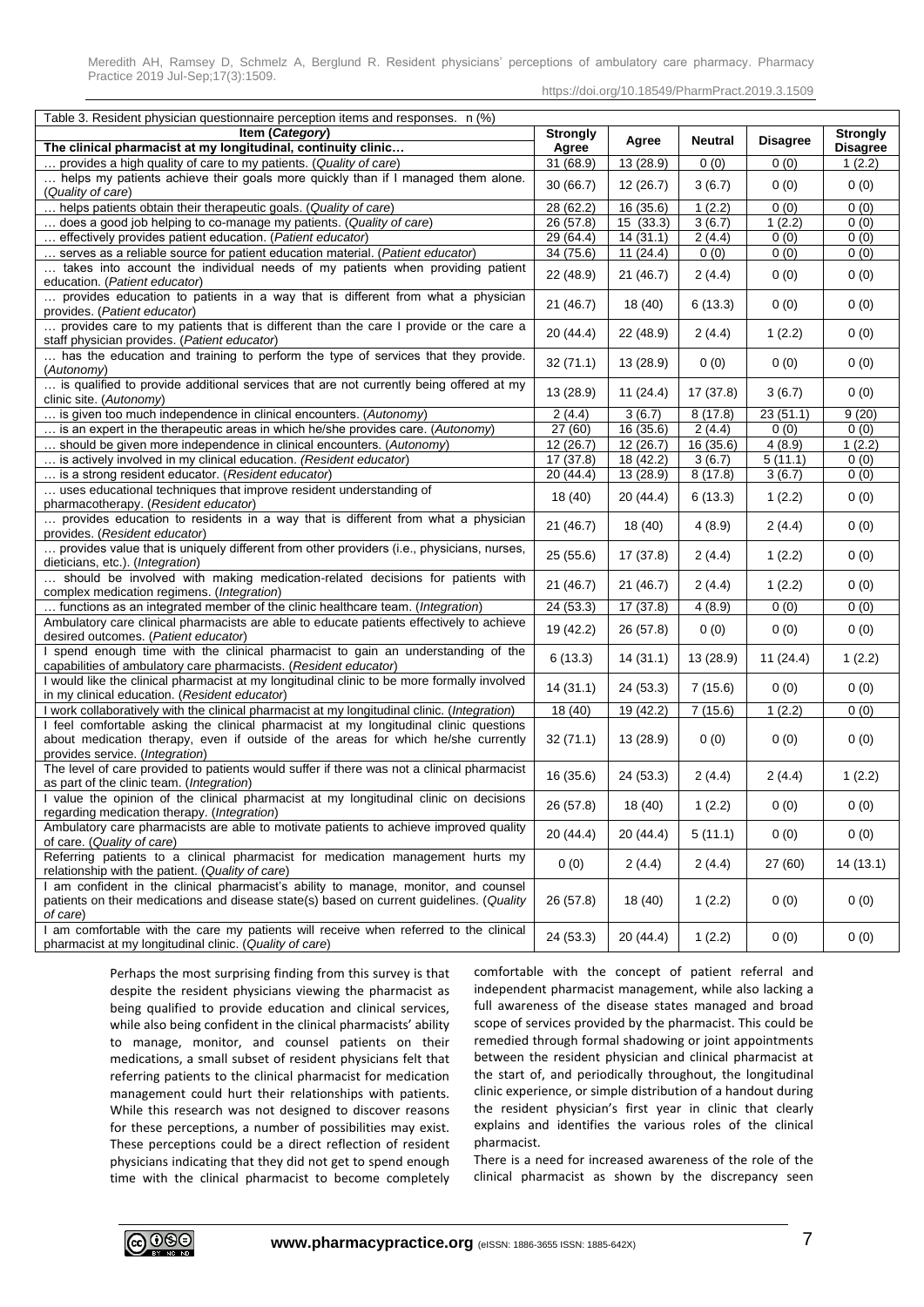| https://doi.org/10.18549/PharmPract.2019.3.1509 |  |
|-------------------------------------------------|--|
|-------------------------------------------------|--|

| Table 4. Comparison of Pharmacist Services. n (%)                        |                          |                            |
|--------------------------------------------------------------------------|--------------------------|----------------------------|
| <b>Activity/Service</b>                                                  | <b>Resident Response</b> | <b>Pharmacist Response</b> |
| Disease state education                                                  | 26 (57.8)                | 14 (93.3)                  |
| Drug therapy management per protocol or collaborative practice agreement | 45 (100)                 | 14 (93.3)                  |
| Formulary approval                                                       | 22 (48.9)                | 4(26.7)                    |
| Immunizations                                                            | 5(11.1)                  | 1(6.7)                     |
| <b>Medication Therapy Management Services</b>                            | 37 (82.2)                | 9(60)                      |
| <b>Transitions of Care</b>                                               | 24 (53.3)                | 6(40)                      |
| Wellness visits/Disease screening                                        | 19 (42.2)                | 4(26.7)                    |
| Other                                                                    | 1(2.2)                   | 2(13.3)                    |
| <b>Disease States Managed</b>                                            | <b>Resident Response</b> | <b>Pharmacist Response</b> |
| Anticoagulation                                                          | 35 (77.8)                | 8(53.3)                    |
| Asthma                                                                   | 23(51.1)                 | 2(13.3)                    |
| COPD                                                                     | 17 (37.8)                | 3(20)                      |
| <b>Diabetes</b>                                                          | 39 (86.7)                | 7(46.7)                    |
| <b>GERD</b>                                                              | 5(11.1)                  | 1(6.7)                     |
| GI (nausea/vomiting/ constipation/diarrhea)                              | 5(11.1)                  | 0(0)                       |
| <b>Heart failure</b>                                                     | 11 (24.4)                | 2(13.3)                    |
| HIV                                                                      | 7(15.6)                  | 0(0)                       |
| Hyperlipidemia                                                           | 13 (28.9)                | 7(46.7)                    |
| Hypertension                                                             | 19 (42.2)                | 8(53.3)                    |
| Hypothyroidism                                                           | 10(22.2)                 | 1(6.7)                     |
| Mental health disorders                                                  | 6(13.3)                  | 0(0)                       |
| Metabolic syndrome                                                       | 6(13.3)                  | 2(13.3)                    |
| Migraine                                                                 | 6(13.3)                  | 0(0)                       |
| Osteoporosis                                                             | 6(13.3)                  | 2(13.3)                    |
| Pain                                                                     | 7(15.6)                  | 0(0)                       |
| Renal impairment/ CKD                                                    | 8(17.8)                  | 0(0)                       |
| Seizure                                                                  | 4(8.9)                   | 0(0)                       |
| Smoking cessation                                                        | 28 (62.2)                | 10 (66.7)                  |
| Weight loss                                                              | 13 (28.9)                | 4(26.7)                    |
| Other(s)                                                                 | 1(2.2)                   | 1(6.7)                     |

among the responses from pharmacists regarding their clinical activities compared with the responses from the resident physicians (Table 4). Of note, only 57.8% of resident physicians responded that the pharmacist provides disease state education versus 93.3% of the pharmacists. A lack of awareness of the pharmacists' services by resident physicians may reduce referrals and limit the pharmacist from being fully utilized in providing patient care at the practice site. It should be noted that the 15 pharmacists who responded may practice at up to 15 different sites. whereas the resident physicians came from only 4 different practice sites, possibly contributing to the discrepancy noted between the pharmacists and resident physicians for services provided. Future research should continue to explore these hypotheses.

One of the largest benefits to utilizing ambulatory care pharmacists for patient management is that by allowing the pharmacist to focus on the management of specific disease states through frequent follow-up visits, resident physicians may have more room in their schedules to see medically complex patients or address additional concerns of patients for whom chronic disease management would otherwise dominate their visits. The frequency of patient follow-up with the pharmacist perhaps plays a part in the perception that patient referral to the pharmacist hurts the resident physician's relationship with the patient, particularly if the patient is relatively new to the resident physician. Due to patient panel size, pharmacists are often able to see patients back every few weeks whereas the first available resident physician appointment may not be for a few months.

Additionally, the concern regarding impact on patient relationship may support the idea that the resident physicians would like the pharmacist to be more directly involved in their clinical education during their ambulatory care learning experience by leading topic discussions or providing relevant presentations. In certain settings, such as what is seen within the Veteran's Affairs (VA) environment, the view of the clinical pharmacist's role in the approval or denial of non-formulary medication requests may contribute to this view of "harm" to the patient relationship. Almost half (48.9%) of the resident physicians identified non-formulary medication requests as a service in which their pharmacist was involved. When a non-formulary medication is denied or an alternate medication is suggested in place of the non-formulary medication being requested, this could be viewed by the resident physician as hindering the relationship the physician has with the patient.

Slightly more than half of the resident physicians in this study strongly agreed or agreed that the pharmacist is qualified to provide additional services than those currently being offered at their clinics. Resident physicians' limited knowledge of the PharmD curriculum and limited collaboration with pharmacy students on projects during medical school may be contributing factors as to why a notable number of resident physicians were neutral and a few disagreed with pharmacists being able to provide additional services. Medical and pharmacy schools throughout the United States are focusing on incorporating interprofessional education (IPE) into the curriculum. It is worth noting that residency training, whether pharmacy or medical, is a perfect venue to implement IPE. While this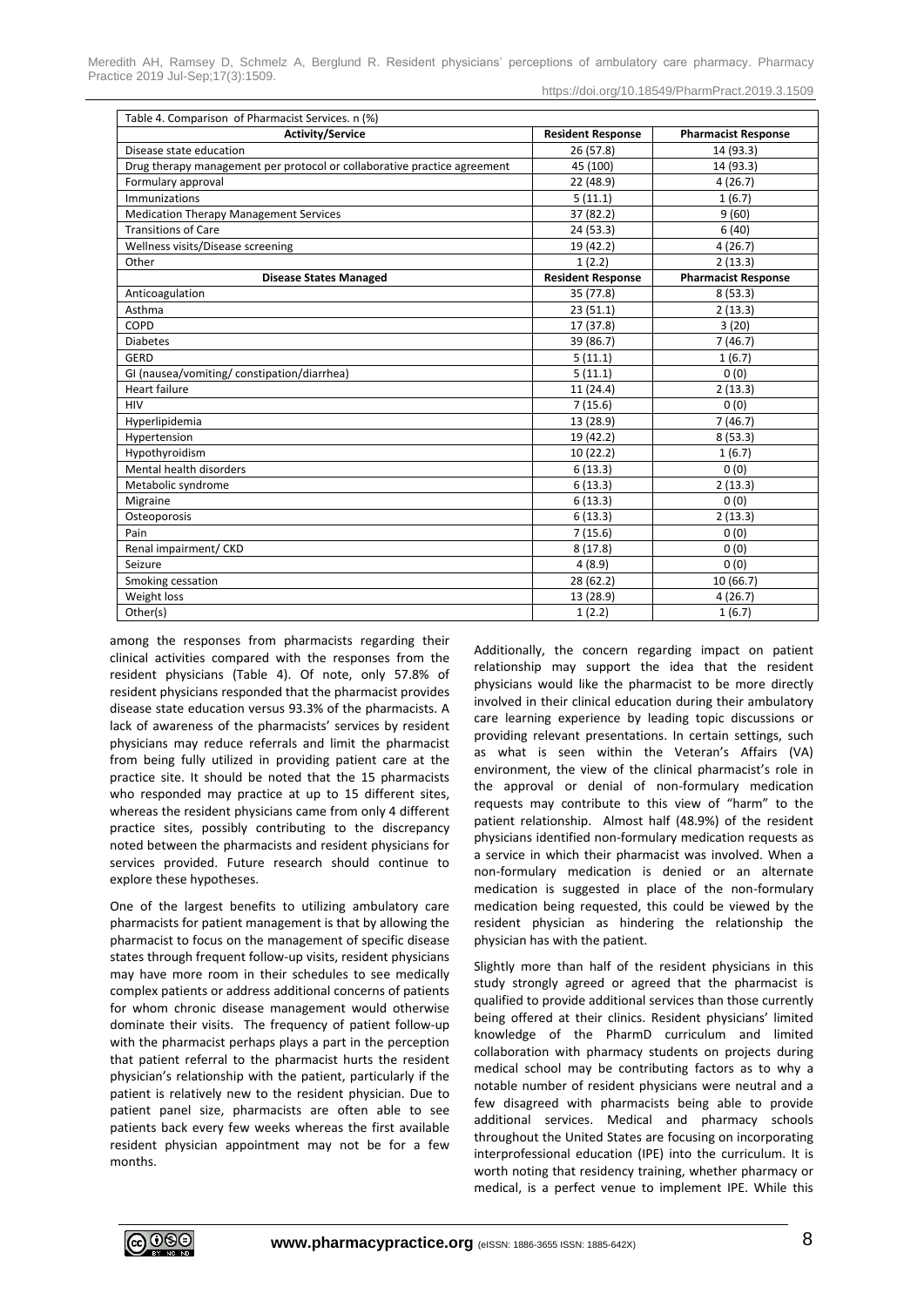study did not specifically focus on IPE, it is worthwhile to note that 82.2% of resident physicians had not collaborated with pharmacy students on any projects during their medical school training and 13.3% had no prior exposure to pharmacists prior to starting their longitudinal clinic experience. While this does not represent all medical schools, it showcases the struggle that some medical programs may have with incorporating IPE into professional school training, and how a lack of IPE early in training can influence perceptions of working with varied healthcare disciplines. Additionally, the responses which differed based on demographic factors all follow what is known about establishing effective pharmacist-physician collaboration; colocation, past experiences, and ability to communicate effectively are important factors in establishing collaboration.<sup>14,18</sup> The responses of resident physicians that have a friend that is a pharmacist support these concepts as a deeper relationship has been formed. Concerted efforts should be made to provide all health care professionals in training with opportunities to work closely with trainees from other disciplines, whether through the completion of multidisciplinary group projects while in school or some other manner while receiving clinical training.

One limitation that should be noted is that of survey bias. While all efforts were made to minimize any bias from the survey instrument, the use of a hard copy survey instrument may have impacted resident physicians' responses if there was concern that responses would be viewed by the clinical pharmacist with whom they directly work. Selection bias may also have occurred. Pharmacists were identified based on established preceptor relationships with pharmacy programs, which would exclude any non-preceptor pharmacists from participating. Additionally, pharmacists were asked to distribute the questionnaires to all resident physicians at their practice site, but may have only distributed questionnaires to the resident physicians at their site with whom they had good relationships or expected positive feedback from. An additional limitation is the small sample size and moderate response rate, however physician response rates to surveys are typically low and some studies have shown that response rates in this population are declining over time.<sup>19-</sup>  $23$  Our resident physician response rate of 42% is similar to other studies.<sup>19-22</sup>

This research highlights the perceptions of resident physicians within Indiana and may not be representative of views throughout the country. Investigators successfully attempted to increase the response rate following the

initial study pilot period by changing the questionnaire administration method. However, based on the research methods it is uncertain how many medical residency programs include clinical pharmacists as part of the ambulatory care healthcare team or how many unique training sites were represented among the 15 pharmacist responses. Given the small number of distributing pharmacists, the results may be more of a reflection of these specific pharmacists rather than overall perceptions of ambulatory care pharmacy services throughout Indiana, although aligned with the perceptions of non-resident physicians. $14,17$  Researchers attempted to be as Researchers attempted to be as comprehensive as possible in identifying potential sites for participation, however there is not a master list of pharmacists practicing in the ambulatory care setting, nor is there a comprehensive list of longitudinal ambulatory care training sites for resident physicians in Indiana.

## **CONCLUSIONS**

This novel research highlights the perceptions of ambulatory care clinical pharmacists within resident physician longitudinal ambulatory care clinics. Resident physicians with a longer duration of exposure and personal friendship with a pharmacist are more likely to express positive perceptions. Areas for further enhancements in this interprofessional relationship have been identified related to perceptions about pharmacist autonomy and patient relationships.

## **PRESENTATIONS**

A poster presentation about this project was presented in December 2014 at the American Society of Health-System Pharmacists (ASHP) Midyear Clinical Meeting in Anaheim, CA; a lecture presentation about this project was delivered at the Family Medicine Midwest Conference on October 8, 2016 in Indianapolis, IN.

## **CONFLICT OF INTEREST**

No authors report any conflicts of interest.

## **FUNDING**

This research did not receive any specific grant from funding agencies in the public, commercial, or not-forprofit sectors.

## **References**

- 1. Helling DK, Johnson SG. Defining and advancing ambulatory care pharmacy practice: it is time to lengthen our stride. Am J Health Syst Pharm. 2014;71(16):1348-1356[. https://doi.org/10.2146/ajhp140076](https://doi.org/10.2146/ajhp140076)
- 2. Hammond RW, Schwartz AH, Campbell MJ, Remington TL, Chuck S, Blair MM, Vassey AM, Rospond RM, Herner SJ, Webb CE; American College of Clinical Pharmacy.Collaborative drug therapy management by pharmacists-2003. Pharmacotherapy. 2003;23(9):1210-1225.
- 3. American College of Clinical Pharmacy, McBane SE, Dopp AL, Abe A, Benavides S, Chester EA, Dixon DL, Dunn M, Johnson MD, Nigro SJ, Rothrock-Christian T, Schwartz AH, Thrasher K, Walker S. Collaborative drug therapy management and comprehensive medication management – 2015. Pharmacotherapy. 2015;35(4):e39-e50. <https://doi.org/10.1002/phar.1563>
- 4. Smith WE, Ray MD, Shannon DM. Physicians' expectations of pharmacists. Am J Health Syst Pharm. 2002;59(1):50-57. <https://doi.org/10.1093/ajhp/59.1.50>